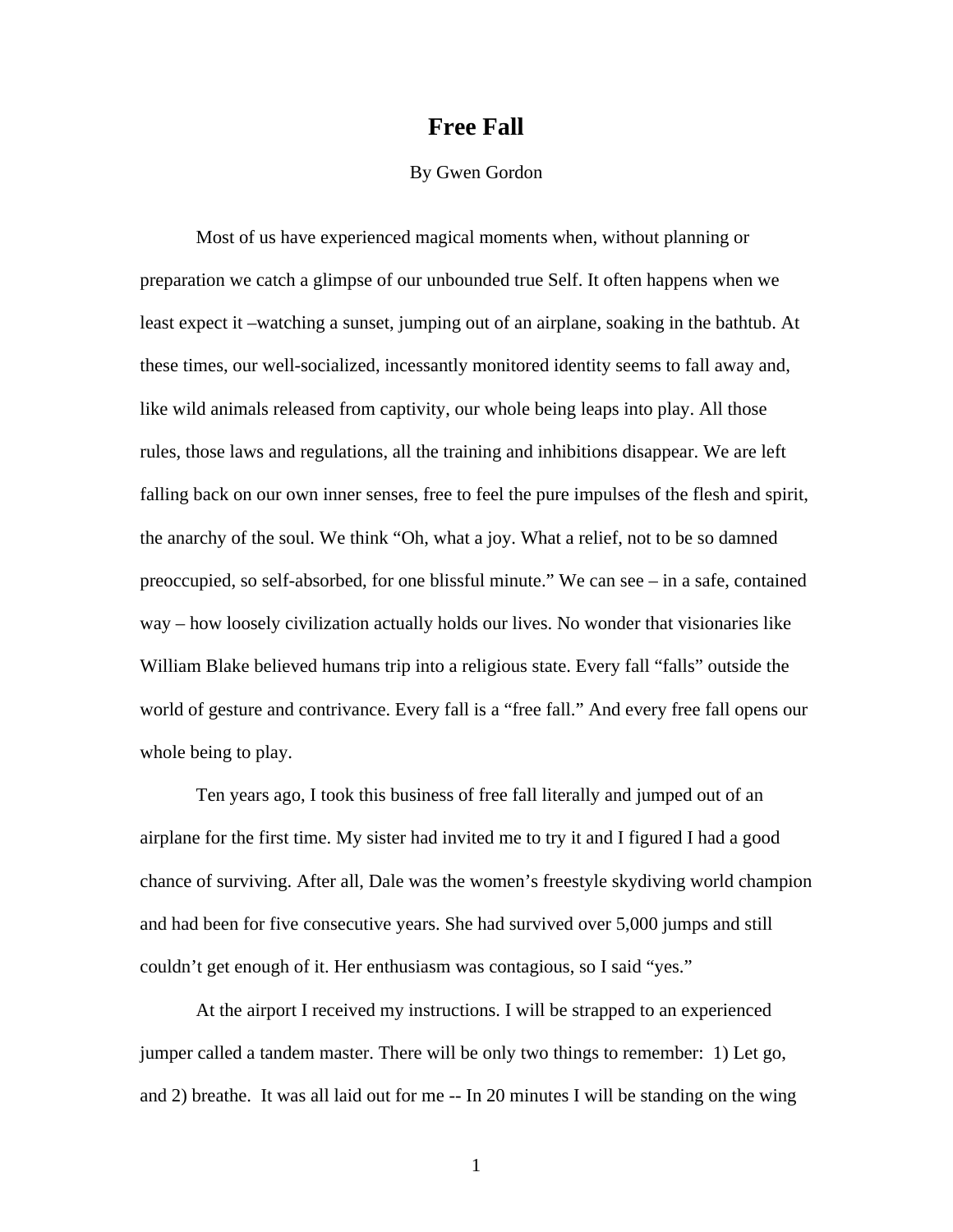of a small airplane 13,000 feet off the ground. Millions of years of genetic programming will kick in, screaming, "DO NOT LET GO!" Let go. Then, as my little sack of flesh and bones rushes toward the hard Earth at a 150 mph, I arch my back and breathe. At 5,000 feet, I get a tap on the shoulder. This is my cue to pull the ripcord. Pull the ripcord.

"You're going to love it," grins my sister.

As the plane climbs, my heart rate climbs with it -- 1, 3, 7, 13,000 feet. The plane starts shaking like a sardine can. I get a nod. It's time. The tandem master and I shuffle carefully onto the wing. Then it hits me. I am standing on the wing of an airplane strapped to a complete stranger. There is only one way down. This is really happening.

"LET GO!" he yells over the din. I let go.

 AAAAAAAARRR! Icy wind slaps my face, roars in my ears, rushes up my nose. My nostrils flare out to meet my ears and my whole body freezes at this onslaught of sensation. There was a second instruction. What was it? Oh yeah, "Breathe!" I gasp. Then my sister comes into view. She is beaming and waving at me, then flies over, kisses me on the cheek and swoops away spinning and flipping like a wild animal just released from captivity. I stare in awe as my own graceless biomass plunges straight down. Then comes a tap on the shoulder. I reach, fumble, grab and yank. The canopy opens, jerking me upward. Suddenly I'm floating silently above the world. I take a deep breath and begin to make sense of my situation.

It's simple. The sky is vast and blue and I am floating in it. Fields, rooftops, factories, and forests are specks below me because I'm hanging from a parachute 3,000 feet above them. I marvel at the sight of my feet dangling right below me, then nothing. There is just foreground and background; no middle ground. How strange and beautiful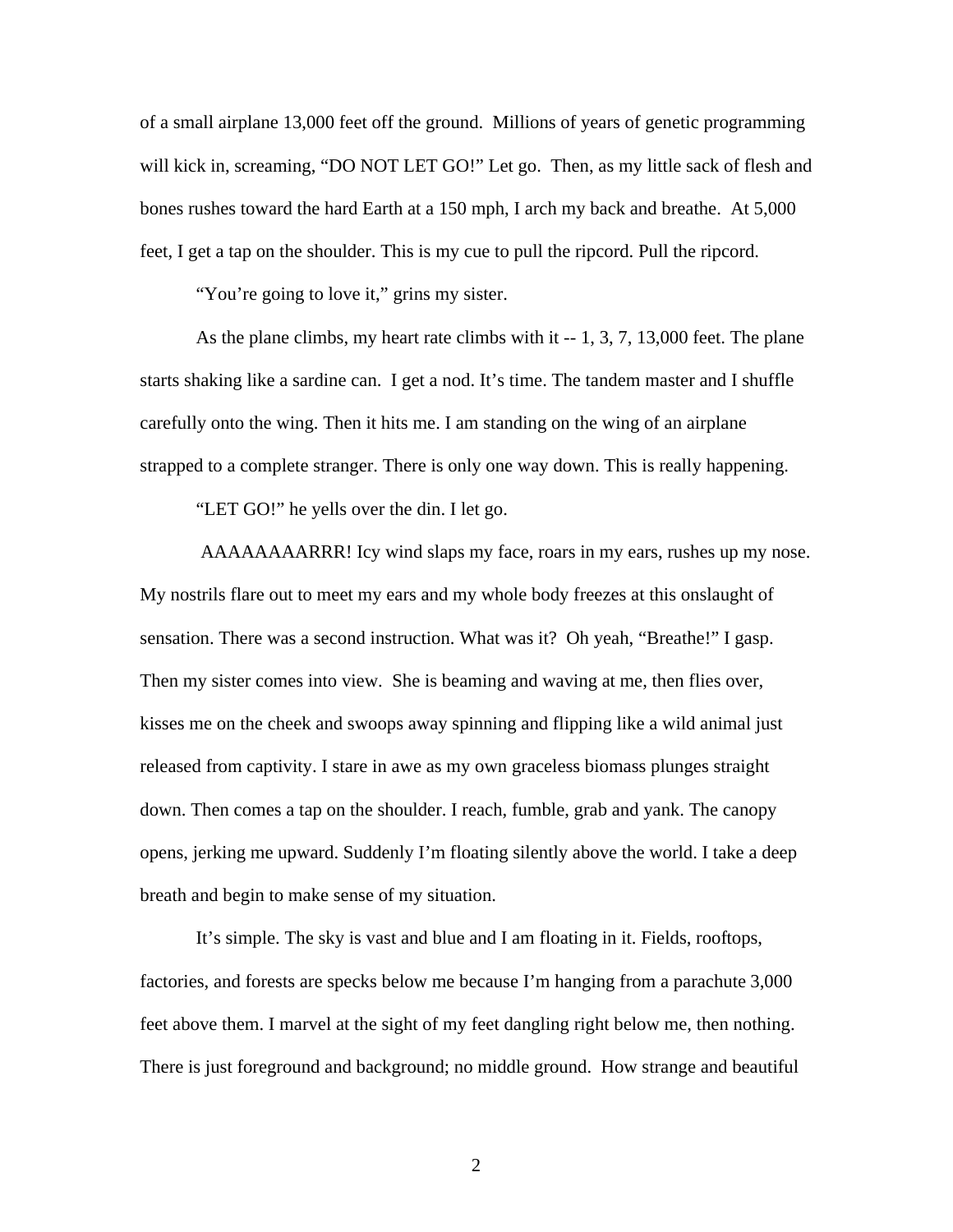and precious every detail feels as it rises into view: The valley, the airport, the parking lot, my car. This is my home. I belong here. Landing, I kiss the ground.

A week later I am strapped, as it were, to a different kind of master. I'm moving into a yoga ashram for a few months with yogi Amrit Desai. He tells me there are only two things to remember; 1) Let go, and; 2) breathe. This time, instead of letting go of an airplane wing, I'm supposed to let go of all effort at meditation and any grasping for a sense of self. Then, I'm supposed to just breathe as I free fall into my unbounded true nature. Like my sister, Amrit just beams, "it's easy, you're going to love it." Then he leaps, spins, and twirls, having the time of his life. I am amazed by his creativity, the lightness of his being, the freshness of his mind, and the way he responds perfectly to the needs of the moment. Next to Amrit I feel like a mass of clenched flesh holding on for dear life.

At the same time, I recognize the quality of freedom I feel in him. I often feel it when I dance, paint, and sing, or during juicy conversations, tug of war with my dog, and making love. I get it when I'm fully present and I'm most often present when I'm playing. In fact, it seems that the purpose of spiritual practice isn't just to be free from suffering as the Buddha taught! The purpose of practice, of discipline, of jumping 5,000 times out of the ego's grip is to be free to play! This is what I feel in the Dalai Lama's irresistible giggle, in Chogyam Trungpa's teachings on crazy wisdom, and in all the rascally, unorthodox Zen masters who make up the rules and trip their students out of their minds. They all show us that when we wake up, we wake up to life as play. The vision of life as play is what inspires my practice--not the Buddha's endless lists, the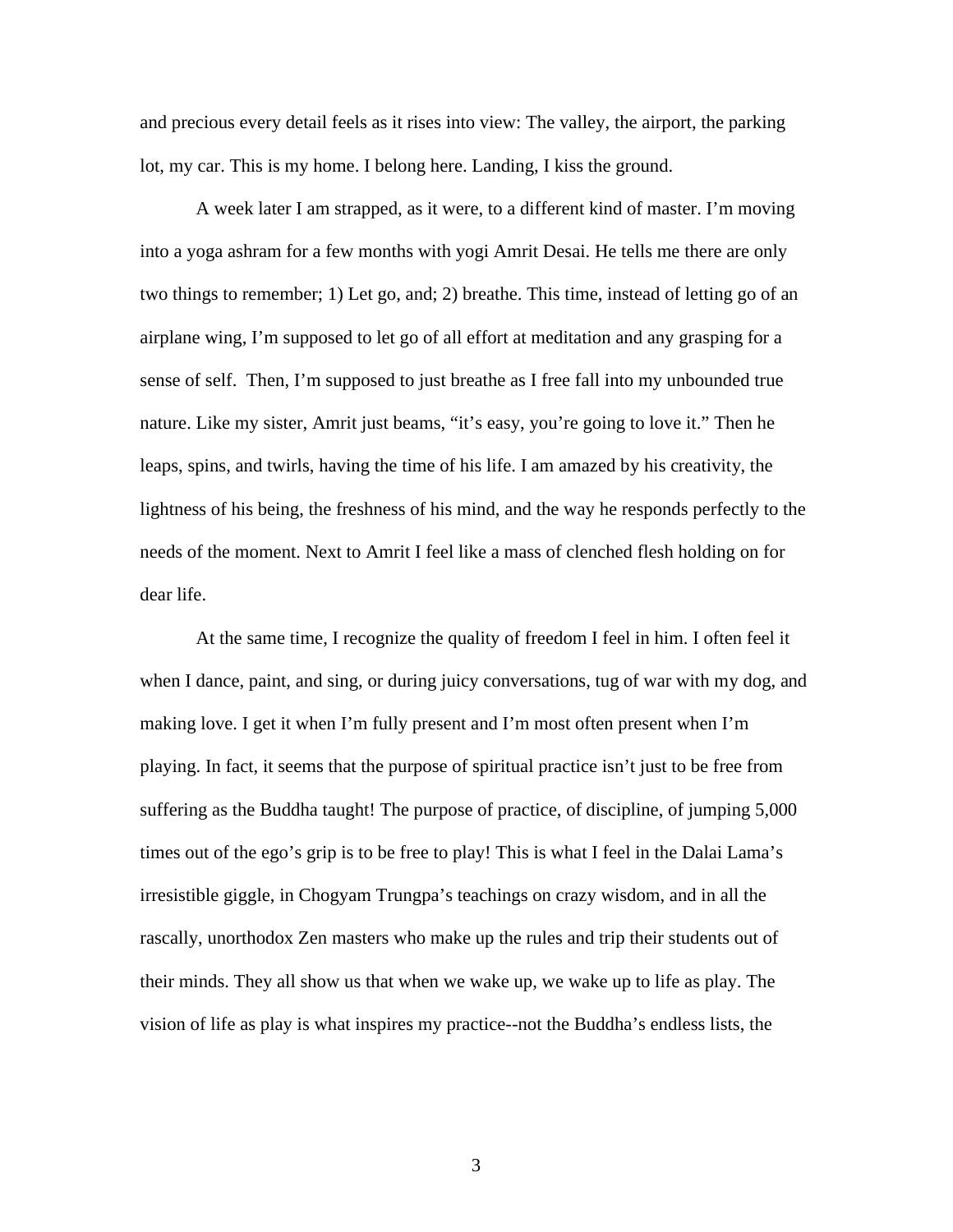abstract idea of nirvana, or the company of solemn, pious practitioners. What inspires me is my love of play. And what it takes to live life as play is free fall into our true nature.

Free fall? Nothing terrifies and fascinates us more. Born and raised as separate fragile egos, it seems that letting go can be deadly. If we don't constantly manage and control our experience, we could fall apart, fall from grace, or fall to bits. At the same time, our souls are crying for the burst of color and belly laughs, the zest and intimacy of play. It's just no fun living in the gray box of a predictable, controlled life, or working hard, and holding it together so that we might be free one day down the road. We feel half dead. We know there's more. But it takes more than just knowing we want it, to make us willing and able to break the deep habits that keep us "safe." It takes something very basic and immediate, compelling and irresistible.

And then it occurs to me, if the ability to play with everything is the fruit of practice, then perhaps play itself could become a practice. If we awaken into play, maybe we can also play ourselves awake. In fact, perhaps every time we play, we practice a little free fall so that we're able to let go a little more each time. If that's true, I wondered, then what kinds of play are the most liberating? Chess? Soccer? Square dancing?

It turns out that the play that's most liberating, that helps us let go where our grip is the tightest, is also the most fun. The thrill of play is that it lets us be in control of being out of control. We don't just jump out of an airplane without a parachute for the sensation of free fall. That would be suicidal. We strap ourselves into gear and onto people who know what they're doing in order to give ourselves a little experience of free fall and survive. Sure, I was scared when I did it, but I also knew I was safe. That's play. Young children get a blast out of playing peek-a-boo because they get a sense of mastery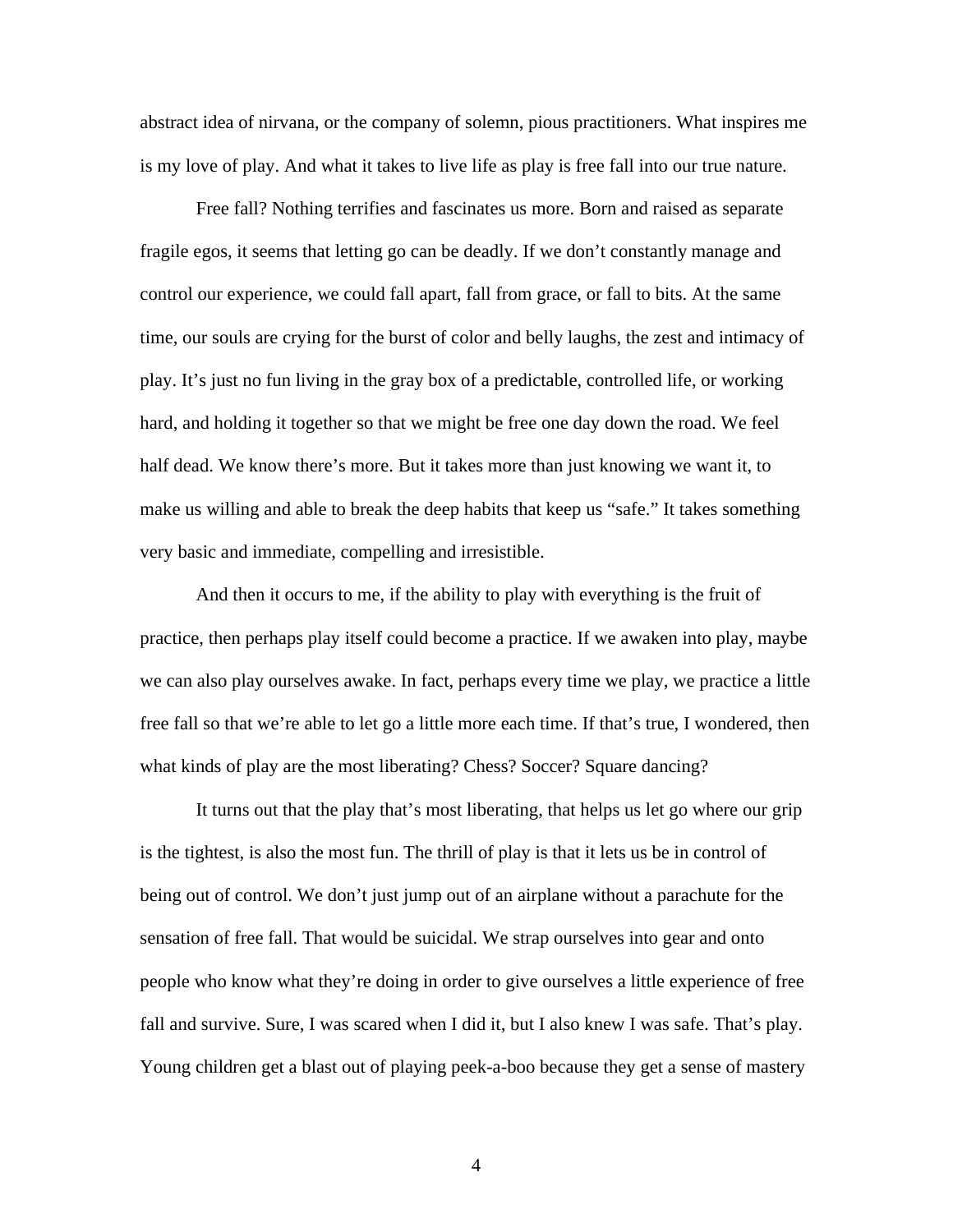over their fear of being abandoned. Watching someone disappear from view is a little free fall when you're two years old. Then, peek-a-boo! the parachute opens and all is well in the world again. Wheeeee. Tee hee hee hee.

I may not get as much of a rush from a game of peek-a-boo with my mother as I did when I was two, but I do get a thrill from a game of peek-a-boo with the divine. Just last week, I was walking to the grocery store thinking about how I need to talk to a friend about something important, but I know he's terribly busy and so am I and so how… and then right then and there, in the middle of the thought, I bump into him on a bench eating a Burrito. Peek-a-boo. Feeling the presence of a force beyond my conscious mind is so delicious partly because I didn't even realize it was missing. I only noticed the back brain hum of anxiety when it stops. Oh, so I'm not alone in a meaningless, soulless, unfriendly universe after all. Feeling the presence of a loving cosmos, I can let go even more. Wheeeee. Tee hee hee.

When I pay attention, I can see that the universe is constantly winking at me, playing peek-a-boo and tapping me on the shoulder inviting me to let go, "It's fun, you're going to love it." The friendliest invitations come in the form of dreams and synchronicities. But sometimes it takes a little more force to peel my grip from the wing of the airplane. A few years ago, I was directing a PBS children's television show called Kids, Cash, and Common Sense, teaching children about money. I was fighting with the producer, getting overwhelmed by and caught up on details, and losing sleep. On the first morning of production, I saw that I had almost no gas in the car. Then I saw that I had no cash in my wallet. There was no time to go to the ATM, so I emptied my penny jar, counted out the change, took it in a bag with me and piled it on the cashier's counter at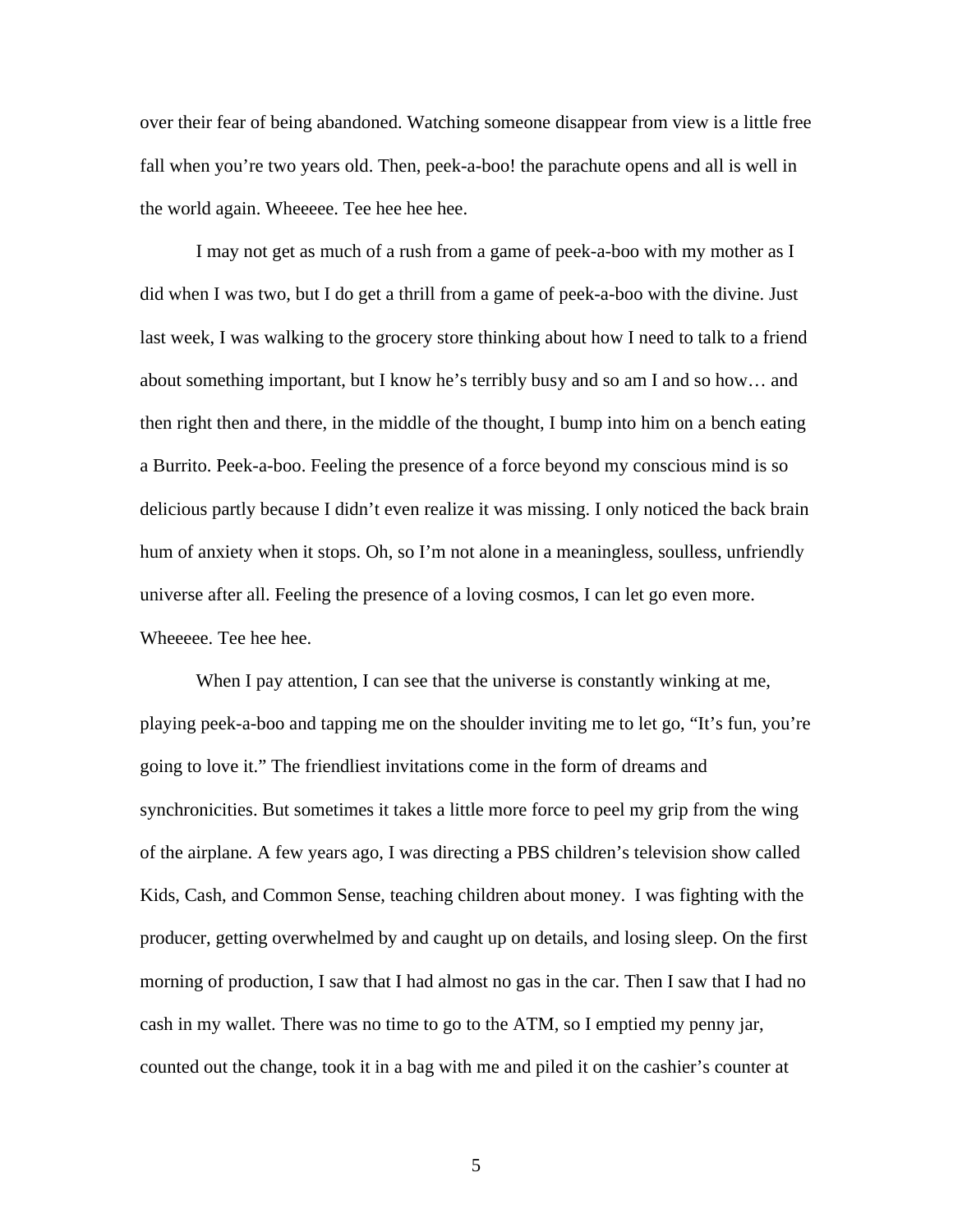the gas station. I was living in almost exact detail, one of the scenes from the show meant to help children become more conscious and aware of financial realities. I could practically hear a trickster giggling from beyond the veil.

When trickster shows up and we trip on ourselves, he gives us the choice, get grumpy and complain or laugh it off and get back to the playground. Every trip invites us to let go and breathe into free fall. We encounter the trickster when we've become rigid, oblivious, or mindlessly mechanical. He yanks us back into being present so that we can get back into the play. Each peek-a-boo we get from the universal playmate, whether a gentle tandem master or a mischievous trickster, is a tap reminding us that we're strapped in, as it were, held gently but firmly no matter what's going on, so let go and play already.

Sometimes I don't feel held and it doesn't feel safe and the last thing I want to do is play, thank you very much. Even though I clutch the airplane wing for dear life, I still feel like I'm falling 150 miles per hour. The wind is roaring, my nostrils have reached my ears, the ground is getting closer and there's no parachute. Sure, I let go once, but that's what got me into this predicament in the first place and I'll be damned if I'm going to let go again. So I clench. Heeeeeeelp. What does it take to keep letting go when every cell in your body screams "DO NOT, UNDER ANY CIRCUMSTANCES, LET GO!"?

Courage? Yes! A tandem master strapped to the back of your psyche tapping you on the shoulder? That helps. But more than that, for the free fall to be play takes a center that holds under pressure. My sister got her composure from jumping 5,000 times. I get it when I let go in meditation.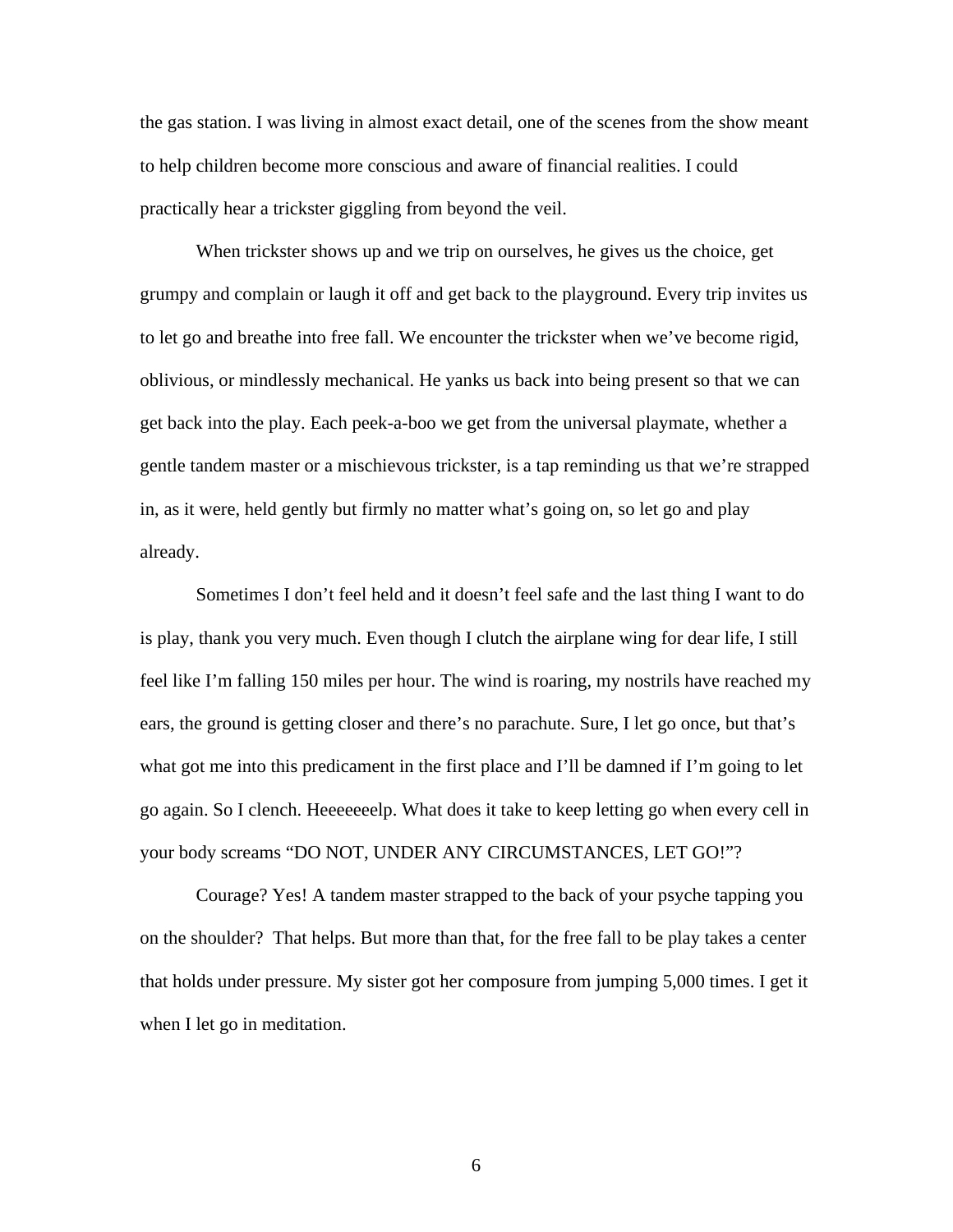In my sitting practice, just as in play, I have control over being out of control. For 30 minutes a day I get to decide exactly how much I will let go. Eventually, if I can stay with the free fall and not grab the wing of that rickety little airplane, my presence drops beneath the constant flux of sensation to the stillness at the very center of my being and everything slows down. As I do, my ability to stay centered in the face of sensation gets stronger. According to potter, poet, and sage, M.C. Richards, centering is "the bringing of the clay into a spinning, unwobbling pivot, which will then be free to take innumerable shapes as potter and clay press against each other." I'm cultivating a radically portable center, one that I can take anywhere, on or off the ground, into extreme suffering or ecstatic bliss.

Once centered, I can surrender to the shaping forces of the world that open me wider and wider to hold more and more. My meditation is just like jumping out of an airplane, pure play. I'm intentionally practicing the art of free fall and each fall gives me a little more mastery, which is play. After over 5,000 jumps, my sister has mastery in the sky. It's beautiful and inspiring to watch the freedom and joy, ease and brilliance of her movement. Through my own practice, I've found more freedom and grace at work, in relationships, traffic jams, and empty wallets because with a stronger center I can risk feeling more, I can stay more present and at play in my daily life. Living life as play in free fall is the best game in town.

When I first jumped out of the plane, the tumult of sensations overwhelmed me. I had no sense of falling in a vast wide-open sky. When the parachute opened and slowed me down my perceptions became well coordinated and acute. I could see the truth – that my little legs were always just dangling in the middle of a clear, blue sky. Being held in